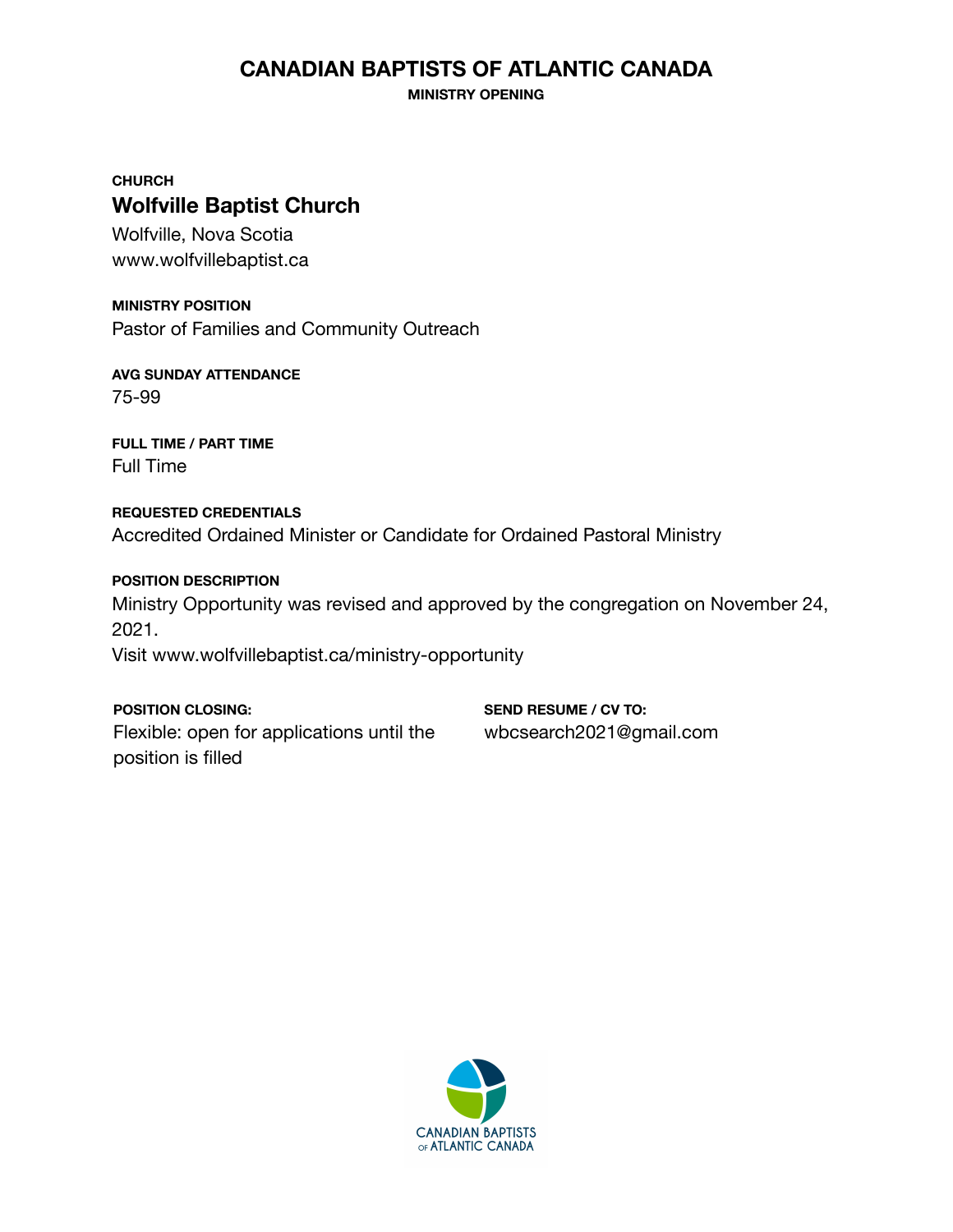# **Wolfville Baptist Church Pastor of Families & Community Outreach**

#### **About Us**

[Wolfville Baptist Church,](http://www.wolfvillebaptist.ca/) with a membership of 225, is uniquely situated by the shores of the [Minas Basin](https://en.wikipedia.org/wiki/Minas_Basin) in the small, vibrant town of [Wolfville](https://www.wolfville.ca/) set amid farms and vineyards of the [Annapolis Valley](https://en.wikipedia.org/wiki/Annapolis_Valley) an hour's drive from Halifax, and next door to [Acadia University](http://www.acadiau.ca/) and [Acadia](http://www.acadiadiv.ca/)  [Divinity College.](http://www.acadiadiv.ca/)

Our congregation is diverse in theological perspective, educational level, socio-economic status, age, culture, and individual gifts. We strive to accept and celebrate our differences as contributing to the richness of our worship and ministry experiences. Currently a large proportion of our congregation consists of retired persons and a few young families. A number of Acadia University students make Wolfville Baptist Church their home during their university years bringing their youthful energy and willingness to help, and enriching our spiritual community.

We have embraced an ecumenical approach in many of our endeavours, maintaining a solid relationship with churches of other denominations in our area through our work with the [Wolfville Area Inter-Church Council](http://www.waicc.org/) including the operation of the [Food Bank](http://www.waicc.org/food-bank) housed in our building, sharing of special events in the liturgical year, and sponsorship of refugees.

## **International and Community Care**

We are a quietly caring people who support one another and have a strong history of commitment to missions both at home and abroad which we generously support, both financially and in person. Over the years we have sponsored refugees from Iraq, Russia, and Syria, and members of the congregation have volunteered for mission projects in Cuba, Kenya, Bolivia, El Salvador, Honduras, and India. Working with St. John's Anglican Church, Parish of Horton, and the community since the Fall of 2015, we have brought 15 Syrian refugees to Wolfville, and 4 more await travel documents.

Closer to home and exemplifying our continued commitment to caring for others, we have:

- a visitation program carried out by our Pastor of Congregational Care and other members of the Pastoral Ministry Team as well as members of the congregation (by telephone and inperson visits);
- a ministry of song in local seniors' homes;
- four choral scholarships fundraised by our choir who warmly welcome the scholars and other student participants into their musical community;
- a ministry to international students;
- the [prison ministry](https://concilioprisonministry.org/kairos-marrathons/) program to which our congregation gives financially as well as through active participation in Kairos marathons; and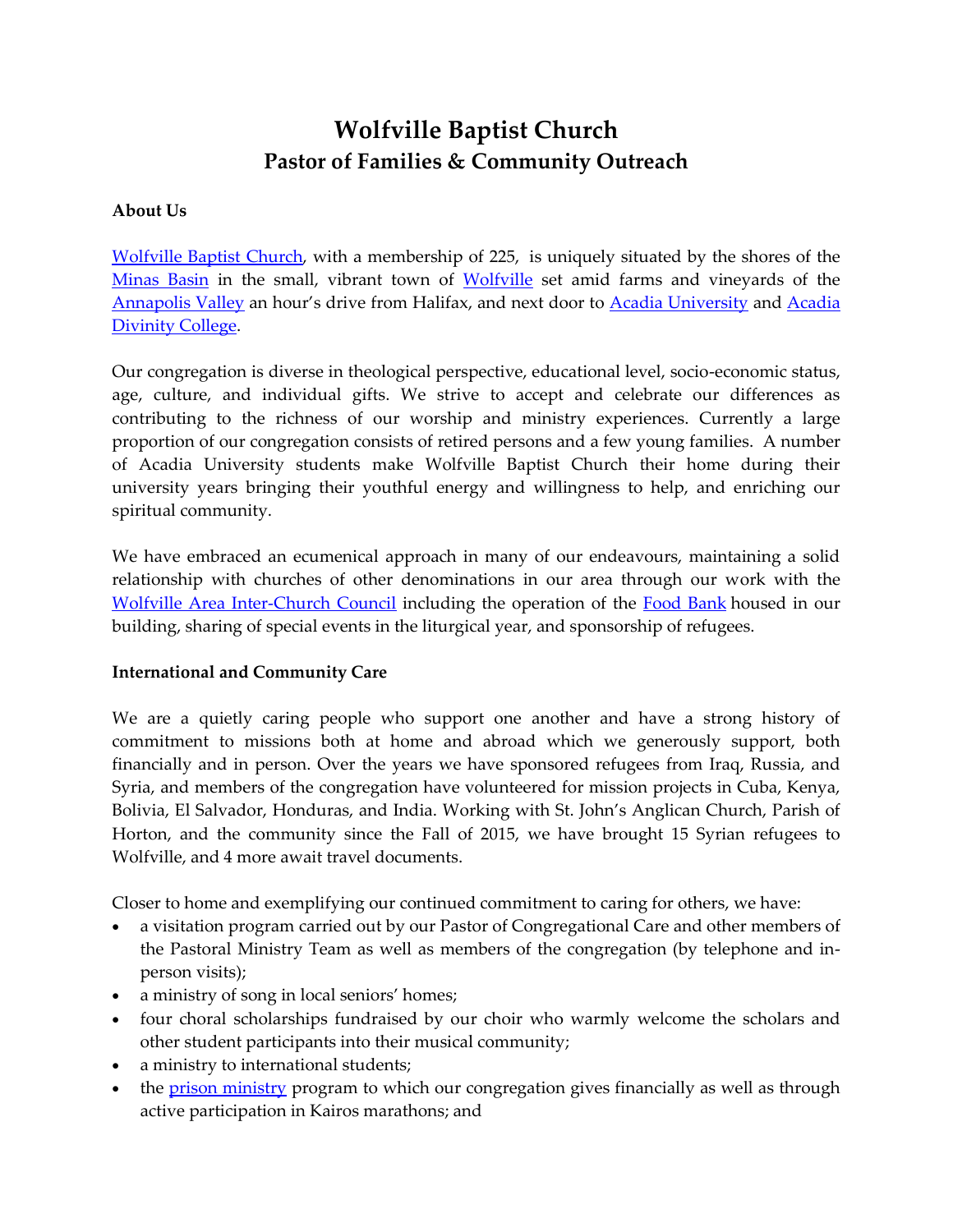• the [Open](https://openarms.ca/) Arms Annapolis Valley street ministry program, to which our congregation responds with financial and practical support, gifts of toiletries and personal items, and participation in special events such as the national "Inn from the Cold" walk.

Several ministries have been interrupted or adapted due to the current pandemic. However, the congregation has responded well to an online format for worship and meetings when gatherings are restricted.

## **The Future: Who do we want to be?**

Between March 15 and April 15, 2020, the congregation was invited to complete a survey. The majority of the 51 respondents indicated that they would like Wolfville Baptist Church to be:

- 1. Intentionally intergenerational and relevant to all ages including children, university students, singles, families, people in careers, and retired people, embracing new ideas yet retaining valuable traditions and the wisdom and love of our senior members.
- 2. Culturally authentic and relevant in worship and ministry:
	- Encouraging us into a deeper spiritual life and to follow Jesus more fully;
	- Challenging us to think about, and share our faith while never losing the core values of the Gospel; and
	- Leading us to take risks in delivering the message of God's love in passionate and creative ways, especially to the marginalized.
- 3. A safe place where people can feel they belong, vital to the community and in tune with needs around us, sharing God's love in action (e.g., improving food security, addressing racism).
- 4. A vibrant Christian community committed to a shared vision of reaching and serving new people.

## **The Need**

Part of our vision for the future is:

- to build up our ministry to youth within our church and beyond, developing and nurturing their Christian faith; and
- to reach out into the community with the good news of Jesus Christ.

We need a pastoral ministry team with diverse gifts to inspire our congregation to share the good news of Jesus Christ, and help us recruit and equip volunteers for ministry, supporting the faith development of our current young families, youth and students, and new believers and their families.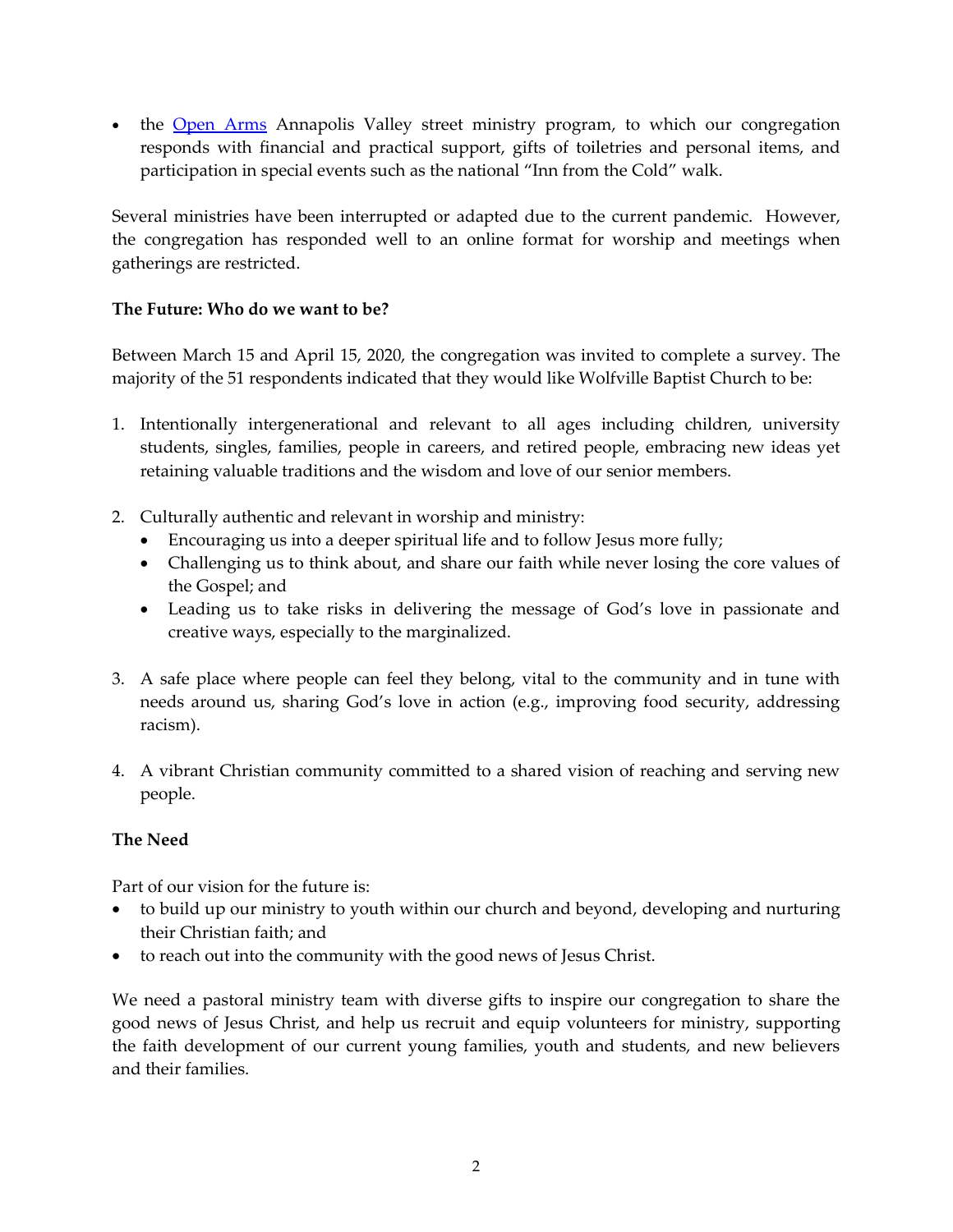Our most recent Pastor of Christian Education and Community Outreach provided focused leadership between 2017 and 2019, and helped us open our doors to people, not only within the church's walls but in the community. The church has voted to continue this ministry by calling a Pastor of Families and Community Outreach.

A comprehensive overview of our vision is provided in the Ministry Position Description (appended to this document). We recognize that no one person will have gifts in all areas; however, the congregation has identified these ministries as integral to our church.

**We would invite anyone who feels called to join us in ministry to send a cover letter and resume to the Wolfville Baptist Church Search Committee at [wbcsearch2021@gmail.com.](mailto:wbcsearch2021@gmail.com)** You are invited to also send questions to the Search Committee using this same email address.

**Consideration of applications will begin on December 7, 2021.**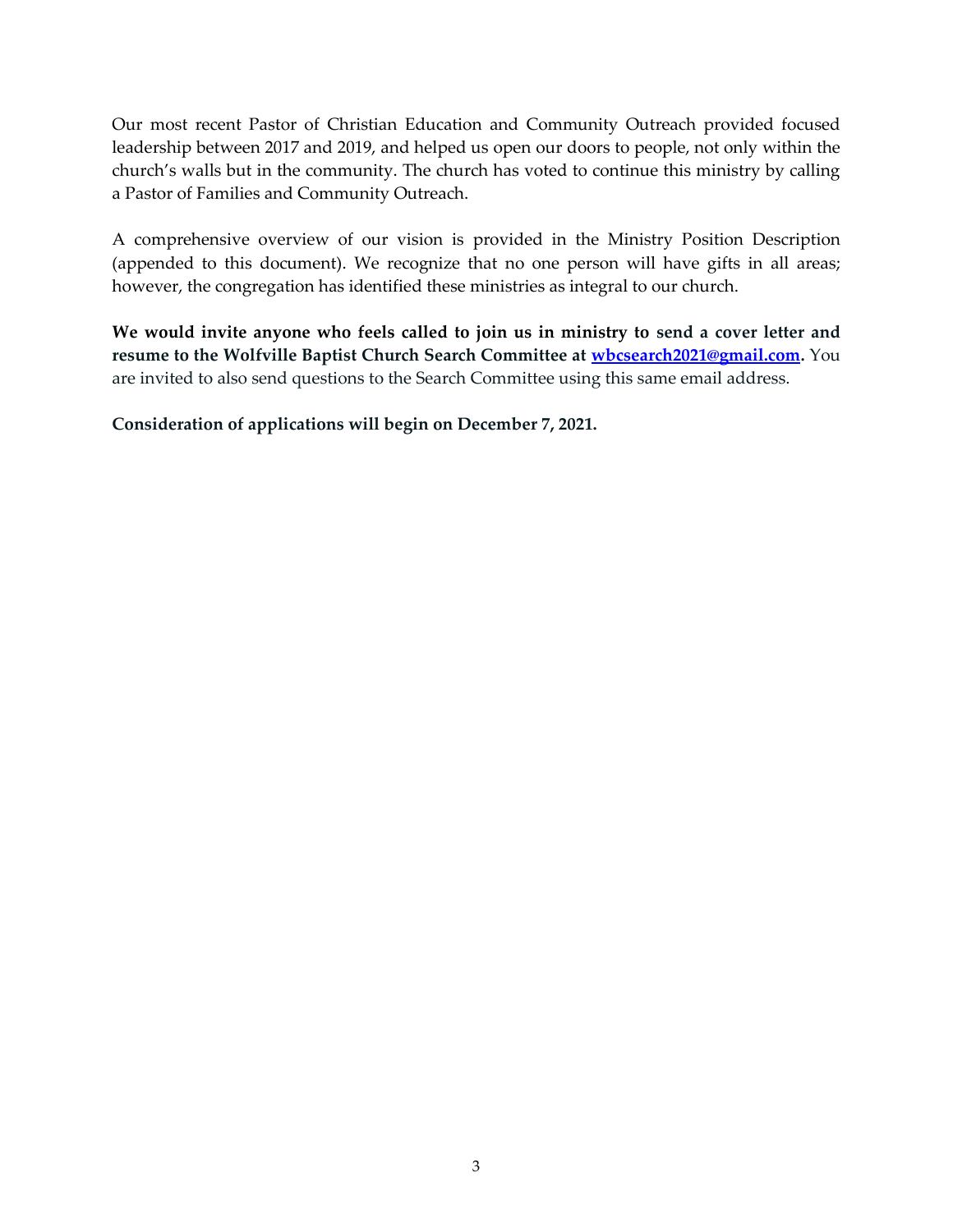# **Ministry Position Description Pastor of Families & Community Outreach**

# **Revised November 24, 2021**

**Vision:** Wolfville Baptist Church will nurture Christian faith development for children, youth, and adults connected to Wolfville Baptist Church, and for individuals and families in the community who do not belong to an existing church through interactions that demonstrate the love of Christ in the world.

#### **Goals**

- 1. Develop a broad and visible community outreach to families, youth, and individuals not connected to a local church.
- 2. Lead the development and growth of Christian education and spiritual formation for all ages during the school year, and for children and youth during the summer months.
- 3. Establish active and healthy groups for children and youth, including university and college students.
- 4. Foster intergenerational participation, and mentoring in Christian faith development.

## **Accountability**

- 1. Be accountable to the Board of Deacons and work closely with the Board of Christian Education.
- 2. Serve collaboratively and in conjunction with other members of the Pastoral Ministry Team at Wolfville Baptist Church.

## **Roles and Responsibilities**

- 1. Facilitate and support the implementation of programs for children, youth, and families of the church and non-church community members, including post secondary students that encourage spiritual, personal, and community growth, with an emphasis on programs that assist them to grow into a closer relationship with God.
- 2. Facilitate the recruitment, training, and mobilization of a team of children, youth and adult volunteers to lead and assist with ministry to church youth and non-church community members.
- 3. Foster relationships with community organizations and programs, schools, and assisted living, where appropriate.
- 4. Ensure records are maintained of events including contact information for volunteers, participants from Wolfville Baptist Church, and participants from outside Wolfville Baptist Church.
- 5. Raise awareness within Wolfville Baptist Church of needs within our community in conjunction with the Board of Global Ministries.